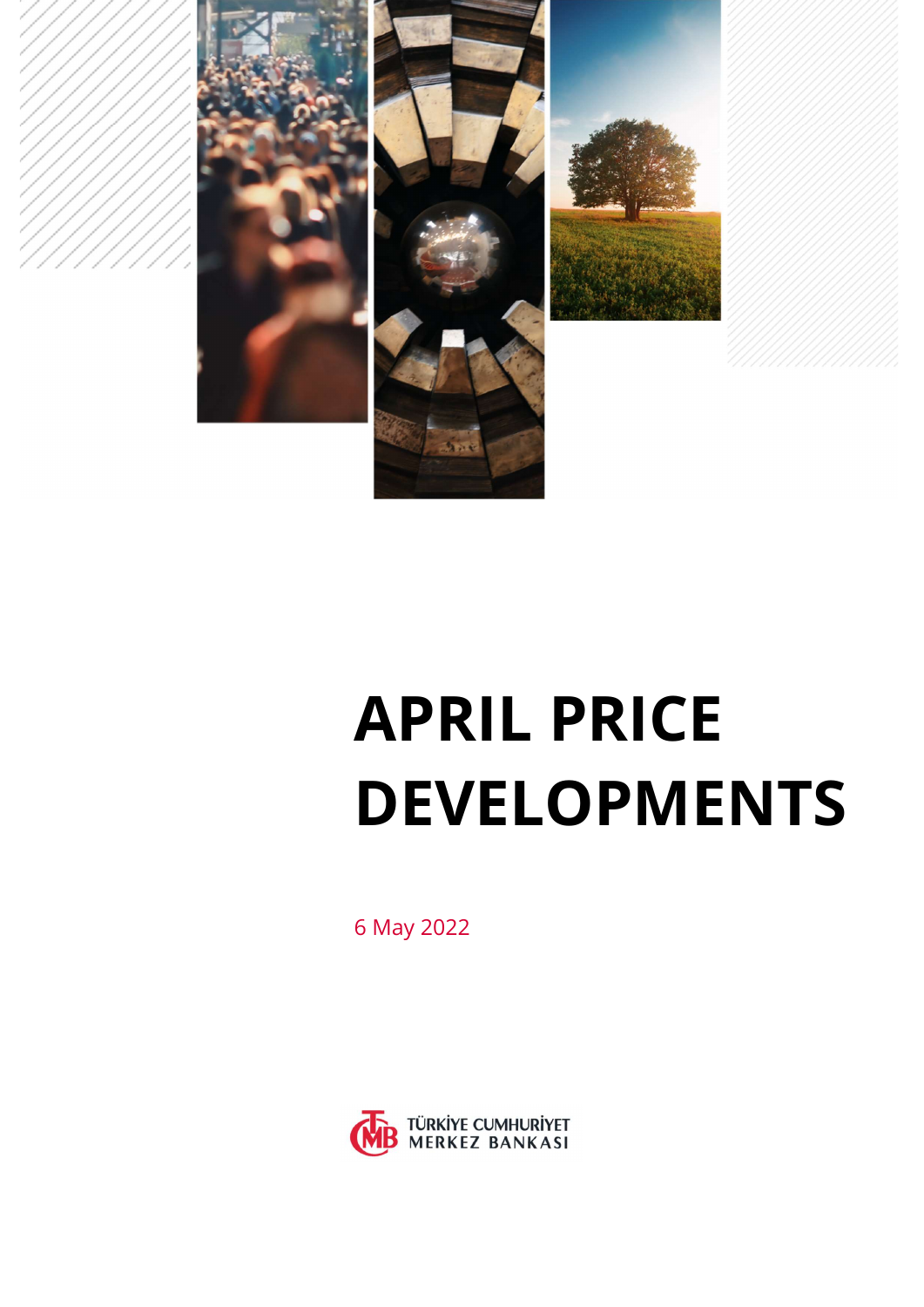# Summary

Consumer prices increased by 7.25% in April, and annual inflation surged by 8.83 points to 69.97%. International commodity prices and supply problems continued to exert pressure on consumer prices. The rise in annual consumer inflation spread across subgroups in this period, which was mostly driven by the food group in particular as well as by energy and services groups. The increase in annual food inflation continued to spread across subcategories while the prices of fresh fruits and vegetables, which had been almost flat in the previous month, posted a large increase. Energy inflation rose significantly, led by the developments in items with administered prices such as natural gas and municipal water. In this period, annual services inflation was up in all subgroups, with transport and restaurants-hotels remaining in the lead due to the outlook for energy and food prices. In the core goods group, annual inflation went up in durable goods, yet it decreased in other subgroups. The VAT cut on certain products was reflected in prices, which affected the prices in the other core goods group positively. The rise in producer prices persisted due to the ongoing elevated course of international commodity prices, increases in domestic energy prices, and supply chain disruptions. Against this background, the annual inflation of B and C indices continued to increase.

Price Developments are published within one working day following the announcement of price statistics by the Turkish Statistical Institute (TURKSTAT). Price Developments, which include the CBRT's initial remarks on the inflation figures of the previous month, aim to contribute to a sounder interpretation of the monthly inflation developments by the public during the period between the announcement of the official price statistics and the Monetary Policy Committee meeting.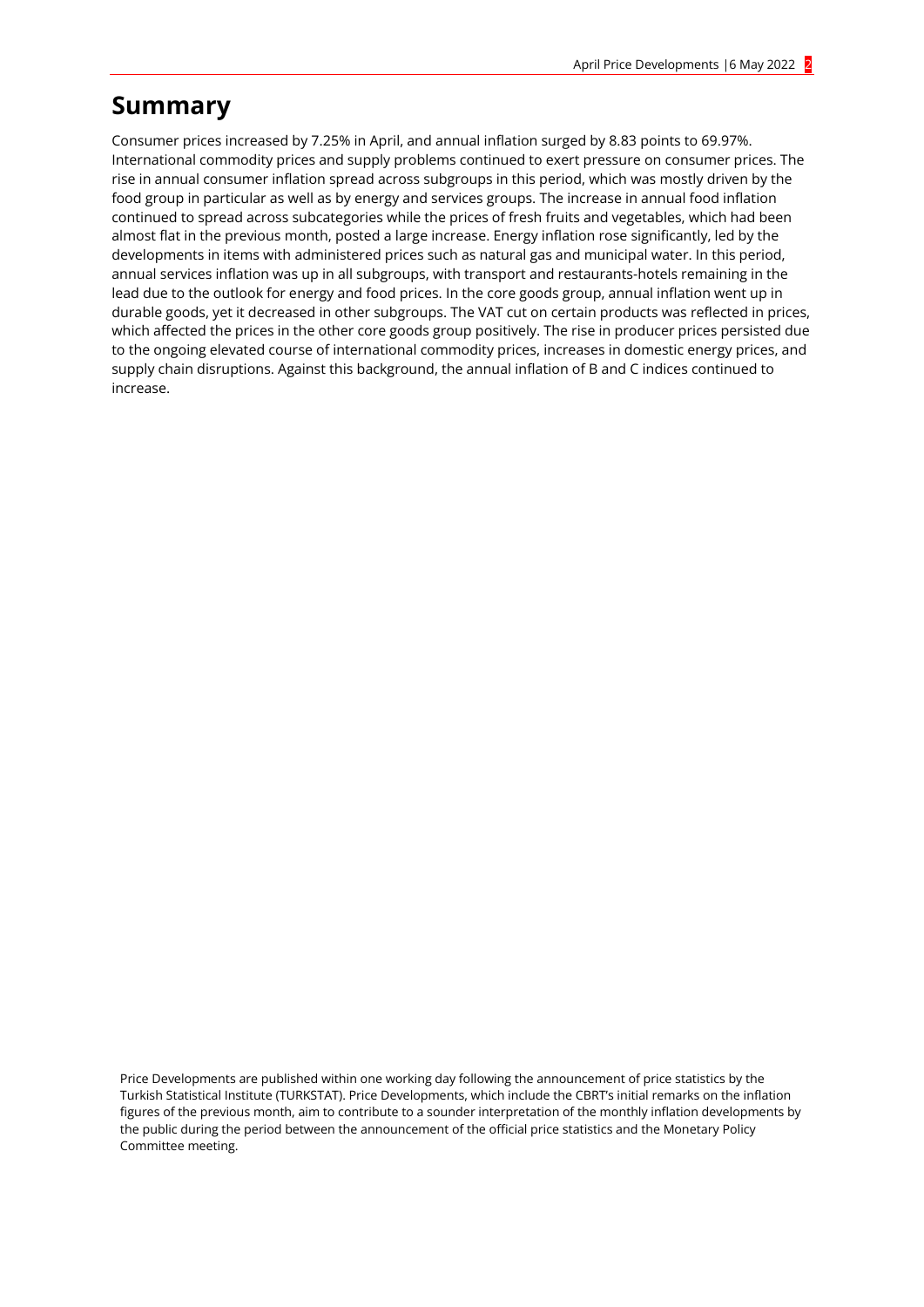# Evaluations

Consumer prices increased by 7.25% in April, and annual inflation surged by 8.83 points to 69.97% (Chart 1 and Table 1). In this period, the annual rates of change in B and C indices rose by 5.86 and 3.98 points to 57.20% and 52.37%, respectively (Chart 2).

Among subgroups, food, energy, services, core goods, along with alcohol-tobacco and gold added 4.65, 1.62, 1.48, 0.91 and 0.17 points month-on-month to annual consumer inflation.

In seasonally adjusted terms, while the monthly increase in the B index was higher compared to the previous month, it was somewhat lower in the C index (Chart 3). Among the groups that make up the B index, monthly price increases went up in services and processed food, while losing some pace in core goods (Chart 4).

Prices of services increased by 4.74% in April, and the group's annual inflation rose by 5.46 points to 42.18%. While annual inflation was up in all subgroups, the increases were more pronounced in transport services and restaurants-hotels groups (Chart 5). The cumulative increases in fuel prices continued to have an adverse effect on the outlook for transport services; with the 11.35% surge in prices, the group's annual inflation reached 78.00%. In this group, both intercity and urban passenger transport saw high increases. Another sector affected negatively by input costs was restaurants-hotels. Led by catering services, this group recorded a price increase of 6.95%, driving the group's annual inflation to 69.26%. In seasonally adjusted terms, monthly rent inflation remained flat in April.

In April, annual core goods inflation increased by 2.39 points to 61.58%. In this period, annual inflation increased in durable goods and decreased in other subgroups (Chart 6). Prices of durable goods (excluding gold) increased by 5.11% led by furniture prices that rose by 12.18%, while automobile (4.12%) and white goods prices (4.22%) also increased. On the back of these developments, annual inflation in durable goods reached 74.62%. In the other core goods group, there were significant price increases in housing maintenance and repair, recreation and culture, and household-related products, while the VAT reduction from 18% to 8% in basic hygiene products limited the group inflation. The monthly price increase in the clothing and footwear group (7.02%) was slightly lower than the same month last year, and annual inflation in this group fell by 0.79 points to 25.75% in April.

In April, energy prices increased by 7.62%, and the group's annual inflation increased by 15.26 points to 118.20% (Chart 7). The rise was mainly driven by administered natural gas and municipal water prices that rose by 27.92% and 14.22%, respectively. In this period, the rise in the prices of fuel, solid fuel and bottled gas continued.

Prices of food and non-alcoholic beverages rose by 13.38% in April, and the group's annual inflation increased by 18.77 points to 89.10% (Chart 7). Soaring international agricultural commodity prices, adverse weather conditions and hikes in input costs exerted pressure on the sector. Against this background, price increases became broad-based across subgroups, and annual inflation hit 100.67% in unprocessed food, and 78.09% in processed food (Chart 8). Seasonally-adjusted data pointed to a substantial increase in prices of fresh fruits and vegetables within the unprocessed food subgroup. In the other unprocessed food group, price hikes were notable in red and white meat prices due to the negative impact of feed prices as well as milk prices, which were affected by arrangements in reference prices accompanied by potato and rice. The upsurge in prices in the unprocessed food items had an adverse effect on related processed food items. In this group, prices of bread and cereals surged by 6.30%, and the subgroup's annual inflation reached 85.81%. Among other processed food items, cheese and other dairy products, sugar and related products, fats and oils, non-alcoholic beverages and meat products registered notable price increases.

Prices of alcoholic beverages and tobacco products increased by 4.02% in April, and annual inflation in this group reached 56.38%. This was mainly due to the lingering effects of the raises in cigarette prices implemented by producer firms in March.

Domestic producer prices rose by 7.67% in April, and annual D-PPI inflation increased by 6.85 points to 121.82% (Chart 9 and Table 2). Higher commodity prices, disruptions in supply chains and the uptick in domestic energy costs weighed further on producer prices. According to main industrial groupings, annual inflation remained almost flat in intermediate goods, but increased in all other subcategories (Chart 10). While price increases became broad-based across subitems; price hikes in coal and lignite, crude oil-natural gas, water and water treatment, electricity, construction-related non-metallic mineral products, food products, printing-recording services, furniture and wood products stood out.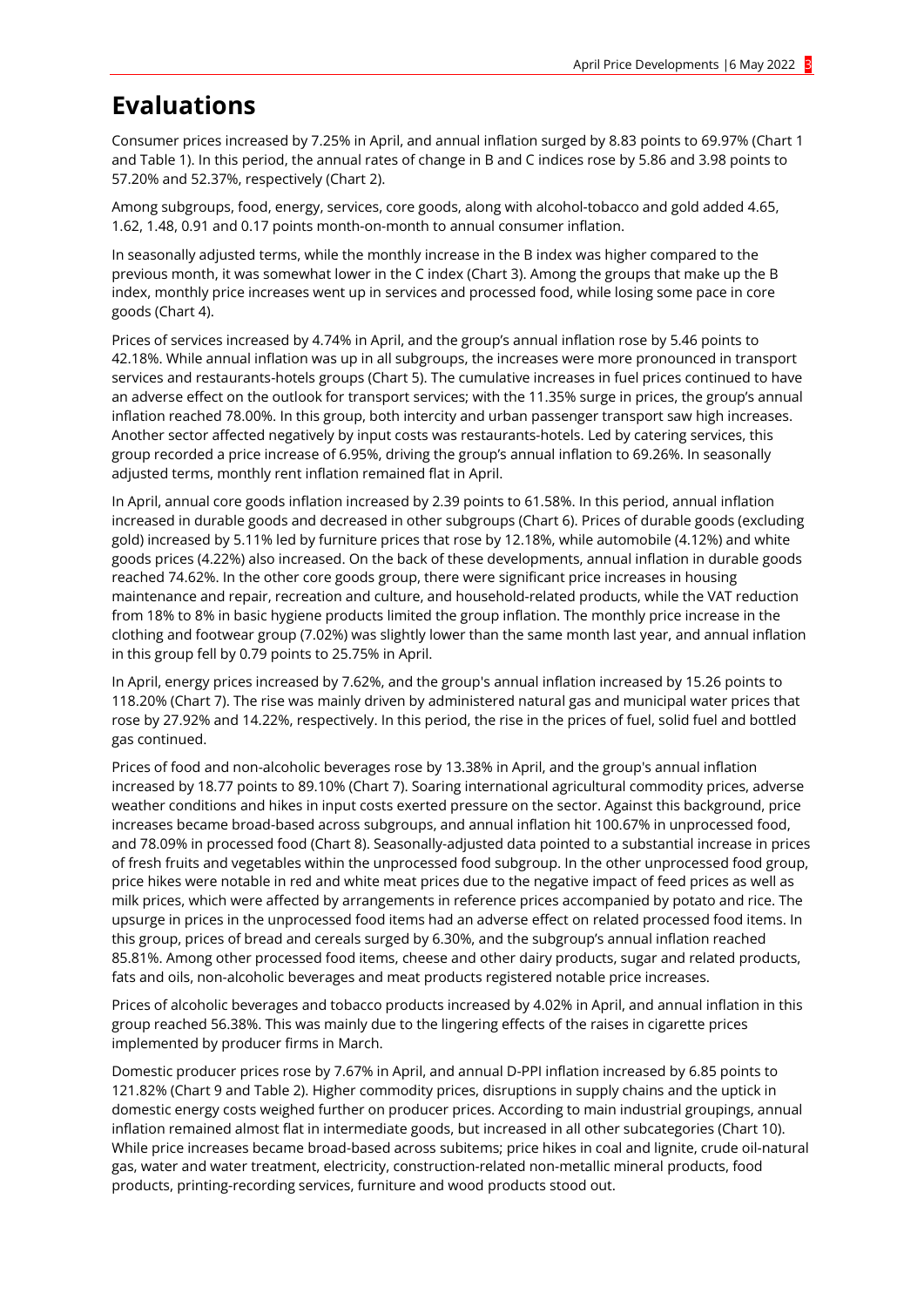# Charts and Tables



Chart 3. B and C Indices (Seasonally Adjusted, Monthly % Change)





#### Chart 1. CPI (Annual % Change) Chart 2. B and C (Annual % Change)



#### Chart 4. Main Components of B Index

(Seasonally Adjusted, Monthly % Change)



\* No seasonality detected for processed food.

#### Chart 5. Services (Annual % Change) Chart 6. Core Goods (Annual % Change)

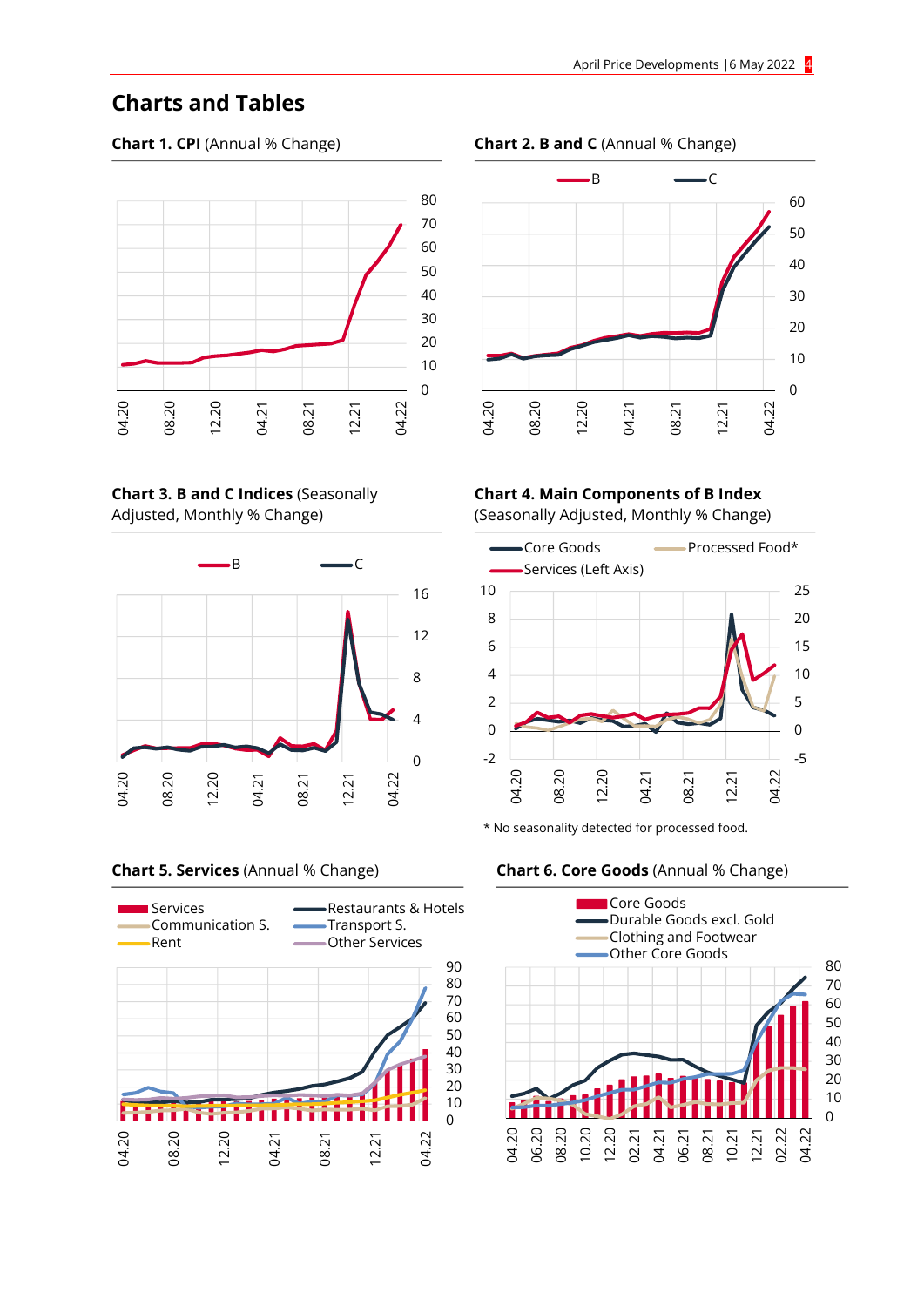



Chart 9. D-PPI and Manufacturing (Annual % Change)



### Chart 8. Processed and Unprocessed Food (Annual % Change)



#### Chart 10. Main Industry Groups (Annual % Change)

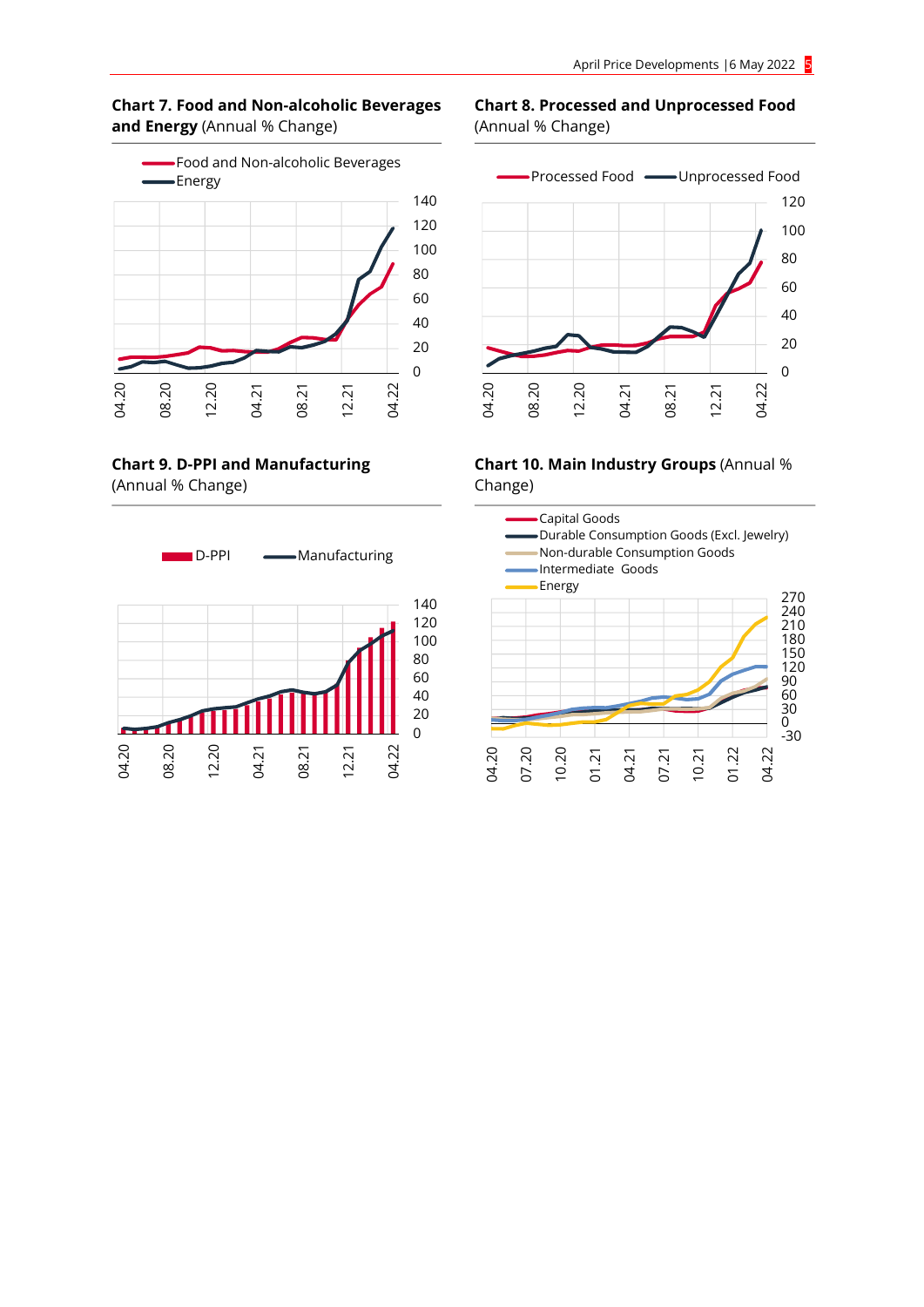# Tables

|  |  |  | Table 1. CPI and Subcategories (% Change) |  |  |
|--|--|--|-------------------------------------------|--|--|
|--|--|--|-------------------------------------------|--|--|

|                                                                                                      | <b>Monthly</b> |            | Annual     |            |  |
|------------------------------------------------------------------------------------------------------|----------------|------------|------------|------------|--|
|                                                                                                      | April 2022     | April 2021 | April 2022 | April 2021 |  |
| <b>CPI</b>                                                                                           | 7.25           | 1.68       | 69.97      | 17.14      |  |
| 1. Goods                                                                                             | 8.06           | 2.03       | 80.44      | 18.86      |  |
| Energy                                                                                               | 7.62           | 0.10       | 118.20     | 18.44      |  |
| Food and non-alcoholic beverages                                                                     | 13.38          | 2.13       | 89.10      | 16.98      |  |
| Unprocessed food                                                                                     | 16.84          | 3.37       | 100.67     | 14.67      |  |
| Fresh fruits and vegetables                                                                          | 20.85          | 7.10       | 104.77     | 13.60      |  |
| Other unprocessed food                                                                               | 14.30          | 1.27       | 96.23      | 15.30      |  |
| Processed food                                                                                       | 9.89           | 0.97       | 78.09      | 19.36      |  |
| <b>Bread and cereals</b>                                                                             | 6.30           | 0.70       | 85.81      | 19.02      |  |
| Other processed food                                                                                 | 11.98          | 1.12       | 73.98      | 19.49      |  |
| Goods excluding energy and food                                                                      | 4.24           | 2.64       | 61.69      | 20.20      |  |
| Core goods                                                                                           | 4.37           | 2.83       | 61.58      | 23.13      |  |
| Durable goods (excluding gold)                                                                       | 5.11           | 1.45       | 74.62      | 32.50      |  |
| Clothing and footwear (*)                                                                            | 7.02           | 7.69       | 25.75      | 10.96      |  |
| Other core goods                                                                                     | 1.90           | 2.16       | 65.44      | 18.81      |  |
| Alcoholic beverages and tobacco                                                                      | 4.02           | 0.73       | 56.38      | 3.60       |  |
| Gold                                                                                                 | 1.42           | 6.85       | 95.74      | 26.33      |  |
| 2. Services                                                                                          | 4.74           | 0.72       | 42.18      | 13.12      |  |
| Rents                                                                                                | 1.87           | 0.59       | 18.18      | 9.43       |  |
| Restaurants and hotels                                                                               | 6.95           | 1.35       | 69.26      | 16.81      |  |
| Transport                                                                                            | 11.35          | 0.31       | 78.00      | 10.25      |  |
| Communication                                                                                        | 2.86           | $-0.53$    | 13.52      | 7.47       |  |
| Other                                                                                                | 2.68           | 0.94       | 37.98      | 15.19      |  |
| <b>3. Core Measures</b>                                                                              |                |            |            |            |  |
| B - CPI excluding unprocessed food, energy,<br>alcoholic beverages tobacco and gold                  | 5.58           | 1.65       | 57.20      | 18.11      |  |
| C - CPI excluding energy, food and non-alcoholic<br>beverages, alcoholic beverages, tobacco and gold | 4.54           | 1.82       | 52.37      | 17.77      |  |
| D - CPI excluding unprocessed food, alcoholic<br>beverages and tobacco                               | 5.91           | 1.47       | 66.33      | 18.41      |  |
| F - CPI excluding administered prices                                                                | 7.02           | 1.90       | 72.19      | 18.82      |  |

Source: TURKSTAT.

\* Does not cover clothing services.